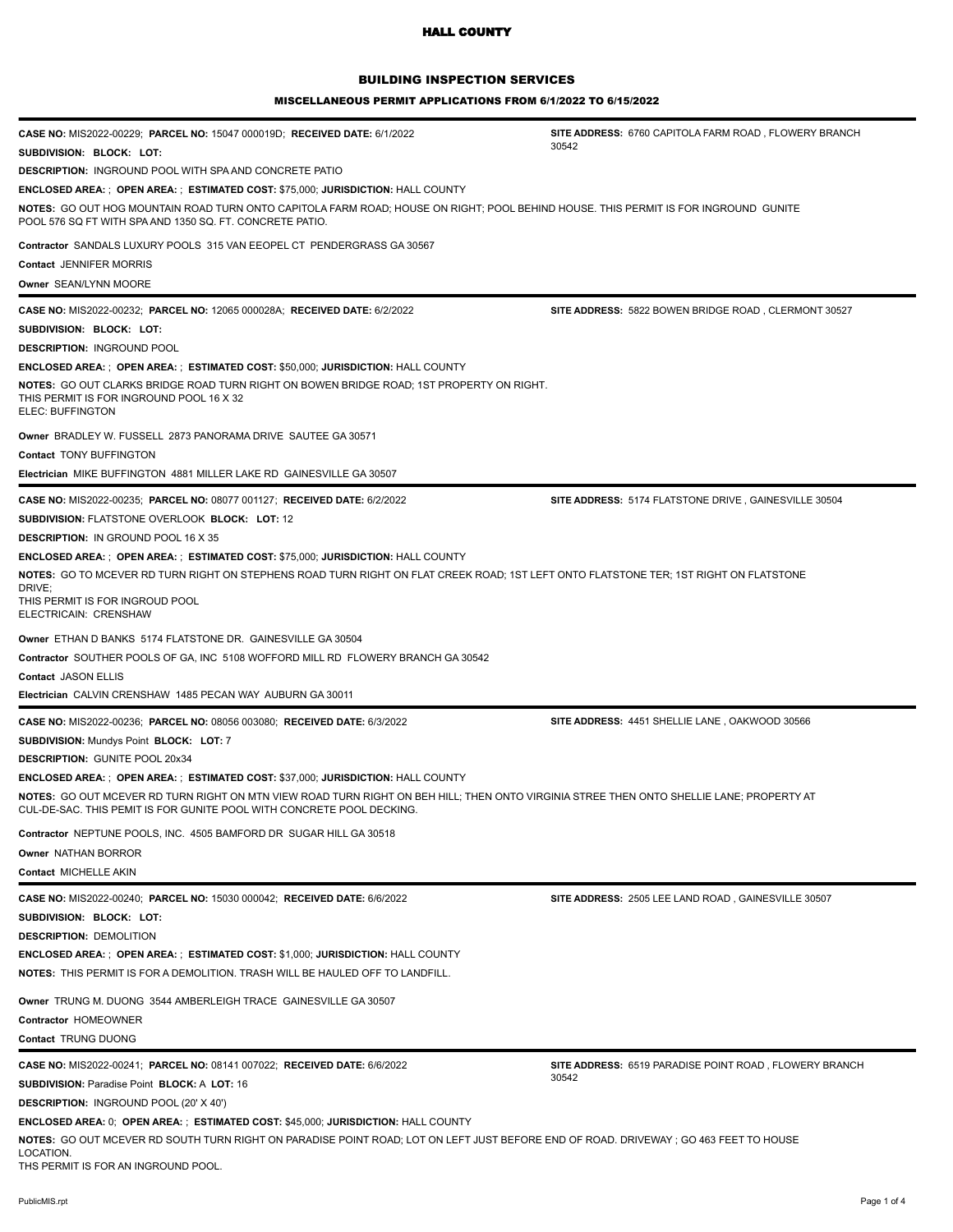# BUILDING INSPECTION SERVICES

#### MISCELLANEOUS PERMIT APPLICATIONS FROM 6/1/2022 TO 6/15/2022

| Owner ANDY CHEATHAM 6763 GRAND HICKORY DRIVE BRASELTON GA 30019                                                                                                                                                                             |                                                              |
|---------------------------------------------------------------------------------------------------------------------------------------------------------------------------------------------------------------------------------------------|--------------------------------------------------------------|
| Contractor CRYSTAL WATER POOLS 6270 LIVELY RD CUMMING GA 30040                                                                                                                                                                              |                                                              |
| Contact JONATHAN GONZALEZ                                                                                                                                                                                                                   |                                                              |
| CASE NO: MIS2022-00238; PARCEL NO: 15005 000152; RECEIVED DATE: 6/6/2022                                                                                                                                                                    | SITE ADDRESS: 5665 HENSLEY ROAD, LULA 30554                  |
| SUBDIVISION: BLOCK: LOT:                                                                                                                                                                                                                    |                                                              |
| <b>DESCRIPTION: INGROUND POOL 21'x36" WITH PAVER DECK</b>                                                                                                                                                                                   |                                                              |
| <b>ENCLOSED AREA: 618; OPEN AREA: ; ESTIMATED COST: \$85,000; JURISDICTION: HALL COUNTY</b>                                                                                                                                                 |                                                              |
| NOTES: GO OUT HIGHWAY 52 TURN ONTO LATTY ROAD TURN ONTO HENSLEY ROAD; PROPERTY ON LEFT. THIS PERMIT IS FOR INGROUND POOL WITH PAVER<br>DECK AND SPA. POOL WILL BE HEATED.                                                                   |                                                              |
| Contractor AQUA DESIGN POOLS & SPAS LLC 6905 ALAN THOMAS RD CUMMING GA 30028                                                                                                                                                                |                                                              |
| <b>Contact KAYLA FRADY</b>                                                                                                                                                                                                                  |                                                              |
| Owner ERIC/PEGGY CLOUSE                                                                                                                                                                                                                     |                                                              |
| CASE NO: MIS2022-00242; PARCEL NO: 10067 000083; RECEIVED DATE: 6/6/2022                                                                                                                                                                    | SITE ADDRESS: 3480 COOK ROAD, GAINESVILLE 30506              |
| SUBDIVISION: Cook Road BLOCK: LOT:                                                                                                                                                                                                          |                                                              |
|                                                                                                                                                                                                                                             |                                                              |
| <b>DESCRIPTION: INGROUND POOL 17'X38"' WITH PAVER DECK AND SPA</b>                                                                                                                                                                          |                                                              |
| <b>ENCLOSED AREA: 553; OPEN AREA: ; ESTIMATED COST: \$85,000; JURISDICTION: HALL COUNTY</b>                                                                                                                                                 |                                                              |
| NOTES: GO OUT DAVIS BRIDGE ROAD TURN ONTO COOK ROAD; PROPERTY ON RIGHT. THIS PERMIT IS FOR INGROUND POOL WITH PAVER DECK AND SPA. POOL<br>WILL BE HEATED.                                                                                   |                                                              |
| Contractor AQUA DESIGN POOLS & SPAS LLC 6905 ALAN THOMAS RD CUMMING GA 30028                                                                                                                                                                |                                                              |
| <b>Contact KAYLA FRADY</b>                                                                                                                                                                                                                  |                                                              |
| Owner JEFF/DONNA COOK                                                                                                                                                                                                                       |                                                              |
| CASE NO: MIS2022-00243; PARCEL NO: 11023 000024; RECEIVED DATE: 6/7/2022                                                                                                                                                                    | SITE ADDRESS: 6541 HENRY SMITH ROAD, MURRAYVILLE 30564       |
| SUBDIVISION: BLOCK: LOT:                                                                                                                                                                                                                    |                                                              |
| <b>DESCRIPTION: AF USE STORAGE BUILDING /BARN</b>                                                                                                                                                                                           |                                                              |
|                                                                                                                                                                                                                                             |                                                              |
| <b>ENCLOSED AREA: 5,000; OPEN AREA: ; ESTIMATED COST: \$50,000; JURISDICTION: HALL COUNTY</b>                                                                                                                                               |                                                              |
| <b>NOTES: GO OUT MT VERNON RD TURN ONTO HENRY SMITH ROAD; HOUSE ON LEFT.</b><br>THIS PERMIT IS FOR STORAGE BUILDING/BARN AG USE, WITH SINK AND TOILET - SEE PERMIT 2003-02104 FOR HOUSE SEPTIC SYSTEM<br><b>HOMEOWNER PERMITTED</b>         |                                                              |
| Owner TYLER CRAWFORD 6541 HENRY SMITH ROAD MURRAYVILLE GA 30564                                                                                                                                                                             |                                                              |
| Contractor HOMEOWNER                                                                                                                                                                                                                        |                                                              |
| Contact TYLER CRAWFORD                                                                                                                                                                                                                      |                                                              |
| CASE NO: MIS2022-00244; PARCEL NO: 07354 003069; RECEIVED DATE: 6/7/2022                                                                                                                                                                    | SITE ADDRESS: 5919 BASSWOOD COVE, BUFORD 30518               |
| <b>SUBDIVISION:</b> Smoke Chase <b>BLOCK: LOT:</b> 50                                                                                                                                                                                       |                                                              |
| <b>DESCRIPTION: INGROUND POOL</b>                                                                                                                                                                                                           |                                                              |
| <b>ENCLOSED AREA: 586; OPEN AREA: ; ESTIMATED COST: \$120,000; JURISDICTION: HALL COUNTY</b>                                                                                                                                                |                                                              |
| NOTES: GO INTO GWINNETT COUNTY GO TO SHADBURN FERRY ROAD TURN ONTO BASS CIRCLE TURN ONTO CHIMNEY SPRINGS TURN ONTO BASSWOOD COVE<br>HOUSE ON RIGHT. THIS GUNITE PERMIT IS FOR POOL LOCATED BEHIND EXISTING RESIDENCE. WILL HAVE HEATED SPA. |                                                              |
| Owner MICHAEL TODD MOULDER 5919 BASSWOOD CV BUFORD GA 30518                                                                                                                                                                                 |                                                              |
| Contractor BACKYARD ESCAPE LLC 2165 BRANNAN BLVD GRAYSON GA 30017                                                                                                                                                                           |                                                              |
| Contact MICHAEL ELY                                                                                                                                                                                                                         |                                                              |
| CASE NO: MIS2022-00245; PARCEL NO: 15044 000214; RECEIVED DATE: 6/7/2022                                                                                                                                                                    | SITE ADDRESS: 4821 DEER CREEK COURT, FLOWERY BRANCH          |
| SUBDIVISION: QUAIL WOOD BLOCK: LOT: 72                                                                                                                                                                                                      | 30542                                                        |
| <b>DESCRIPTION: GUNITE POOL WITH PAVERS</b>                                                                                                                                                                                                 |                                                              |
| <b>ENCLOSED AREA: ; OPEN AREA: ; ESTIMATED COST: \$75,000; JURISDICTION: HALL COUNTY</b>                                                                                                                                                    |                                                              |
| NOTES: GO OUT MARTIN ROAD TURN ONTO QUAILWOOD DRIVE TURN RIGHT ON DEER CREEK COURT; HOUSE ON LEFT. THIS PERMIIT IS FOR GUNITE POOL WITH                                                                                                     |                                                              |
| PAVERS.                                                                                                                                                                                                                                     |                                                              |
| Owner KENNETH L. MCKINNEY 4821 DEER CREEK CT FLOWERY BRANCH GA 30542                                                                                                                                                                        |                                                              |
| Contact KENNETH MCKINNEY                                                                                                                                                                                                                    |                                                              |
| Contractor K L M CUSTOM HOMES INC 2140 INDEPENDENCE LANE BUFORD GA 30519                                                                                                                                                                    |                                                              |
| CASE NO: MIS2022-00247; PARCEL NO: 15042 000010; RECEIVED DATE: 6/9/2022                                                                                                                                                                    | <b>SITE ADDRESS: 6863 SPOUT SPRINGS ROAD, FLOWERY BRANCH</b> |
| SUBDIVISION: BLOCK: LOT:                                                                                                                                                                                                                    | 30542                                                        |
| <b>DESCRIPTION: DEMOLITION OF SINGLE FAMILY RESIDENCE</b>                                                                                                                                                                                   |                                                              |
| ENCLOSED AREA: 672; OPEN AREA: ; ESTIMATED COST: \$40,000; JURISDICTION: HALL COUNTY                                                                                                                                                        |                                                              |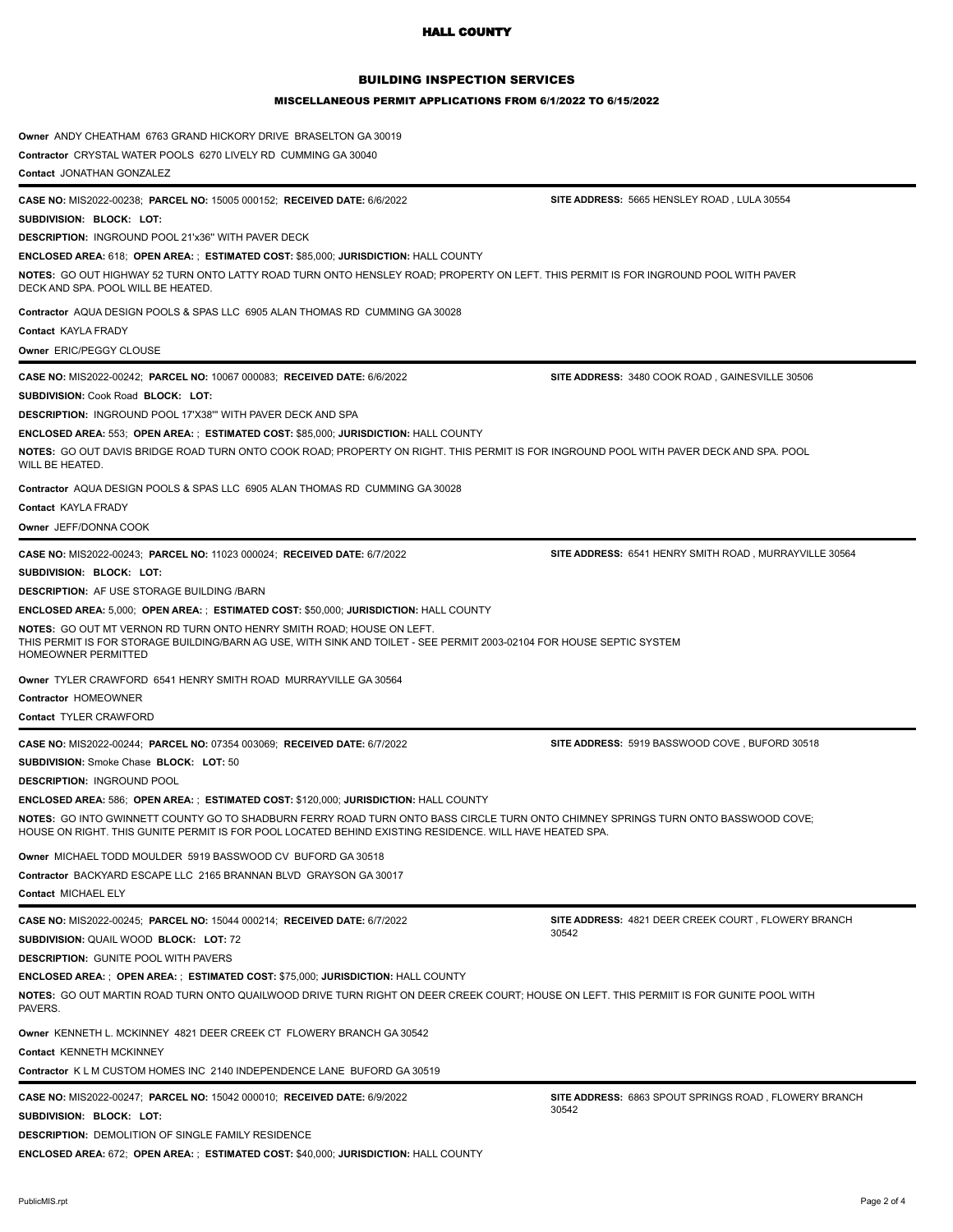# BUILDING INSPECTION SERVICES

#### MISCELLANEOUS PERMIT APPLICATIONS FROM 6/1/2022 TO 6/15/2022

| <b>NOTES:</b> GO OUT 985S TO EXIT 3 TURN LEFT OFF EXIT; GO 4 MILES PROPERTY ON LEFT;<br>THIS PERMIT IS FOR A DEMOLITION OF A SINGLE FAMILY RESIDENCE. TRASH WILL BE HAULED OFF TO LANDFILL.                                                                                                                                                                                                                                                                                                                                            |                                                                 |  |
|----------------------------------------------------------------------------------------------------------------------------------------------------------------------------------------------------------------------------------------------------------------------------------------------------------------------------------------------------------------------------------------------------------------------------------------------------------------------------------------------------------------------------------------|-----------------------------------------------------------------|--|
| Owner JERRY R PIRKLE 6863 SPOUT SPRINGS RD FLOWERY BRANCH GA 30542<br>Contractor MCKINLEY HOMES 655 ENGINEERING DRIVE SUITE 208<br>PEACHTREE CORNERS GA 30092                                                                                                                                                                                                                                                                                                                                                                          |                                                                 |  |
| CASE NO: MIS2022-00249; PARCEL NO: 15037H000160; RECEIVED DATE: 6/9/2022<br><b>SUBDIVISION: ROYAL LAKES KENWOOD BLOCK: LOT: 108</b><br><b>DESCRIPTION: GUNITE POOL WITH CONCRETE DECKING</b><br><b>ENCLOSED AREA: ; OPEN AREA: ; ESTIMATED COST: \$100,000; JURISDICTION: HALL COUNTY</b><br>NOTES: GO OUT SLOAN MILL ROAD TURN INTO ROYAL LAKES SUBD TURN ONTO BROADWELL CIRCLE; PROPERTY IN CUL-DE-SAC; POOL BEHIND HOUSE<br>THIS PERMIT IS FOR A GUNITE POOL; WILL BE HEATED.                                                       | SITE ADDRESS: 4502 BROADWELL CIRCLE, FLOWERY BRANCH<br>30542    |  |
| Contractor PACER POOLS & SPAS 4947 WEAVER RD GAINESVILLE GA 30507<br>Contact MICHAEL CASPER<br>Owner JOSEPH COWMAN                                                                                                                                                                                                                                                                                                                                                                                                                     |                                                                 |  |
| <b>CASE NO: MIS2022-00251; PARCEL NO: 11057 000001; RECEIVED DATE: 6/9/2022</b><br>SUBDIVISION: BLOCK: LOT:<br><b>DESCRIPTION: BARN</b>                                                                                                                                                                                                                                                                                                                                                                                                | SITE ADDRESS: 6250 BEN PARKS ROAD, MURRAYVILLE 30564            |  |
| ENCLOSED AREA: 3,000; OPEN AREA: ; ESTIMATED COST: \$300,000; JURISDICTION: HALL COUNTY<br>NOTES: GO 60 NORTH, TURN RIGHT ONTO 115, TURN RIGHT ONTO BEN PARKS RD, BEN PARKS RD TURNS TO LEFT, TAKE THE LEFT AND PROPERTY ON RIGHT.<br>THIS PERMIT IS FOR A BARN. WILL ADD ELECTRIC                                                                                                                                                                                                                                                     |                                                                 |  |
| Owner CHAD J. MUXLOW 6250 BEN PARKS ROAD MURRAYVILLE GA 30564<br>Contractor RAMSEY HILL 2951 RAMSEY RD GAINESVILLE GA 30507<br>Contractor RAMSEY HILL 2951 RAMSEY RD GAINESVILLE GA 30507                                                                                                                                                                                                                                                                                                                                              |                                                                 |  |
| <b>CASE NO: MIS2022-00252; PARCEL NO: 12079 000005; RECEIVED DATE: 6/10/2022</b><br>SUBDIVISION: BLOCK: LOT:<br><b>DESCRIPTION: AG USE METAL STORAGE BUILDING</b><br><b>ENCLOSED AREA: 960; OPEN AREA: ; ESTIMATED COST: ; JURISDICTION: HALL COUNTY</b><br>NOTES: THIS PERMIT IS FOR AG USE BUILDING 40 X 24 - WITH BATHROOM -<br>HOMEOWNER PERMITTED<br>ELEC: HOMEOWNER<br>PLUMB: HOMEOWNER<br>Owner HOWARD THOMPSON OLIVER 6125 FARMER ROAD CLERMONT GA 30527<br>Contractor HOMEOWNER<br>Electrician HOMEOWNER<br>Plumber HOMEOWNER | SITE ADDRESS: 6155 FARMER ROAD, CLERMONT 30527                  |  |
| <b>CASE NO: MIS2022-00254; PARCEL NO: 11128 000001; RECEIVED DATE: 6/10/2022</b><br>SUBDIVISION: BLOCK: LOT:<br><b>DESCRIPTION: POLE BARN (40' X 105')</b><br><b>ENCLOSED AREA: 4,200; OPEN AREA: ; ESTIMATED COST: ; JURISDICTION: HALL COUNTY</b><br>NOTES: TURN LEFT ONTO WASHINGTON ST/GA-60/GA-53 CONN. CONTINUE TO FOLLOW GA-53 CONN. TURN LEFT ONTO MARTINS FORD RD. TURN LEFT ONTO<br>IKES DR. TURN LEFT ONTO POORE RD                                                                                                         | SITE ADDRESS: 6959 POORE ROAD, MURRAYVILLE 30564                |  |
| Owner JIMMIE L. PECK 6935 POORE ROAD MURRAYVILLE GA 30564<br>Contractor HOMEOWNER<br>Contact RANDY PECK                                                                                                                                                                                                                                                                                                                                                                                                                                |                                                                 |  |
| CASE NO: MIS2022-00255; PARCEL NO: 08162 002025; RECEIVED DATE: 6/13/2022<br>SUBDIVISION: Winter Harbor BLOCK: LOT: 12<br><b>DESCRIPTION: INGROUND POOL 20'X40' WITH CONCRETE DECKING</b><br>ENCLOSED AREA: ; OPEN AREA: ; ESTIMATED COST: \$85,000; JURISDICTION: HALL COUNTY<br>NOTES: GO OUT MCEVER RD TURN ONTO WINDER HARBOR DRIVE; LOT ON LEFT AT CUL-DE-SAC. THIS PERMIT IS FOR INGROUND POOL WITH CONCRETE<br>DECKING.<br>Contractor PARADISE POOL GROUP INC 3225 THE COMMONS DRIVE CUMMING GA 30041<br>Contact RON BRZOWSKI   | SITE ADDRESS: 6455 WINTER HARBOR DRIVE, FLOWERY BRANCH<br>30542 |  |
| Owner FIFI CHEN                                                                                                                                                                                                                                                                                                                                                                                                                                                                                                                        |                                                                 |  |